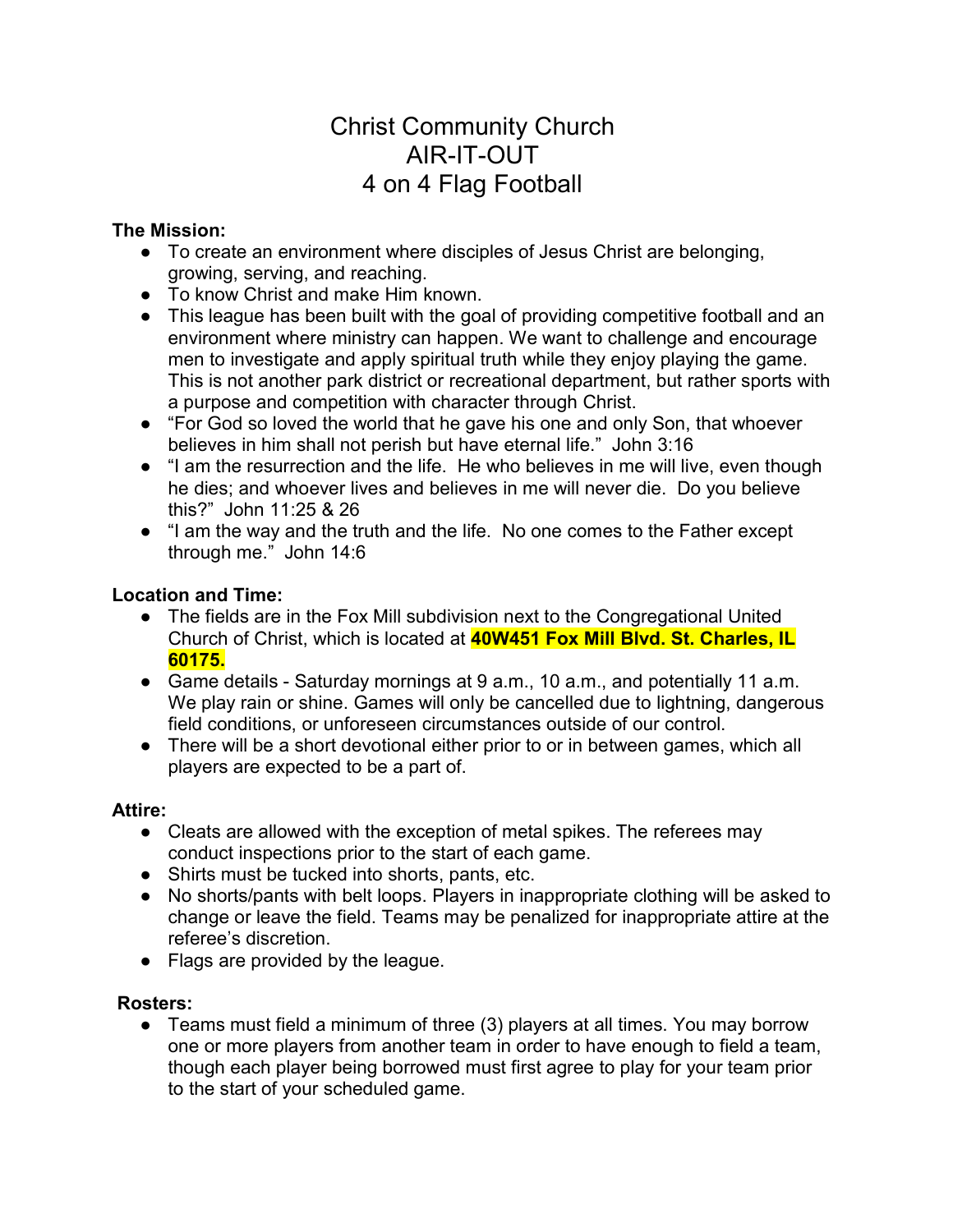- Teams rosters consist of at least 5 players (4 on the field with 1 or more substitutes).
- If a team is more than 10 minutes late for their scheduled game(s), they will forfeit.
- We reserve the right to reduce, shorten, or reschedule games due to inclement weather or unforeseen circumstances.

# Player Changes:

- All player changes must be approved by the league commissioner. Teams will be maxed out at 10 players on each roster. No player changes will be accepted the week the playoffs start. All players will pay a prorated fee in order to play as determined by the team captain and the league commissioner.
- All players on the field must be registered with the league.

# The Game:

- NO CONTACT allowed.
- A coin toss determines first possession.
- Ball must be snapped to start play.
- The ball cannot be snapped until the 7 yards (for the defensive rusher) is walked off and the whistle sounds.
- The offensive team takes possession of the ball at their 5-yard line and has three (3) plays to cross mid-field. Once a team crosses mid-field, they will have three (3) plays to score a touchdown. If the offensive team fails to cross midfield or score, possession of the ball changes.
- All possession changes except interceptions start on the offense's 5-yard line.
- Teams change sides after the first 20-minute half. Inside of 2 minutes of each half, play will stop if a player goes out of bounds, on change of possession, and when the referees are setting the ball. On each play, the clock will stop while the ref sets the ball. Once the ball is spotted, the play clock and game clock start.
- Each time the ball is spotted, a team has :  $20$  seconds to snap the ball. This time will start after the ball is set. Teams will receive one warning at 10 seconds before a Delay of Game penalty is enforced.
- Each team is allowed one time-out per half.
- Half time is no longer than 5 minutes. (Can be shortened if both teams agree)

# The Field:

- The field is 50 yards long and 25 yards wide, plus 10-yard end zones.
- All necessary lines are drawn on the field: sidelines, goal lines, midfield, 5-yard lines.

# Scoring:

- $\bullet$  T.D. = 6 points, Extra Point = 1 (5 yards out); 2 (12 yards out), Safety = 2 points
- No running on extra points (regardless of if they are 5 yards out or 12 yards out)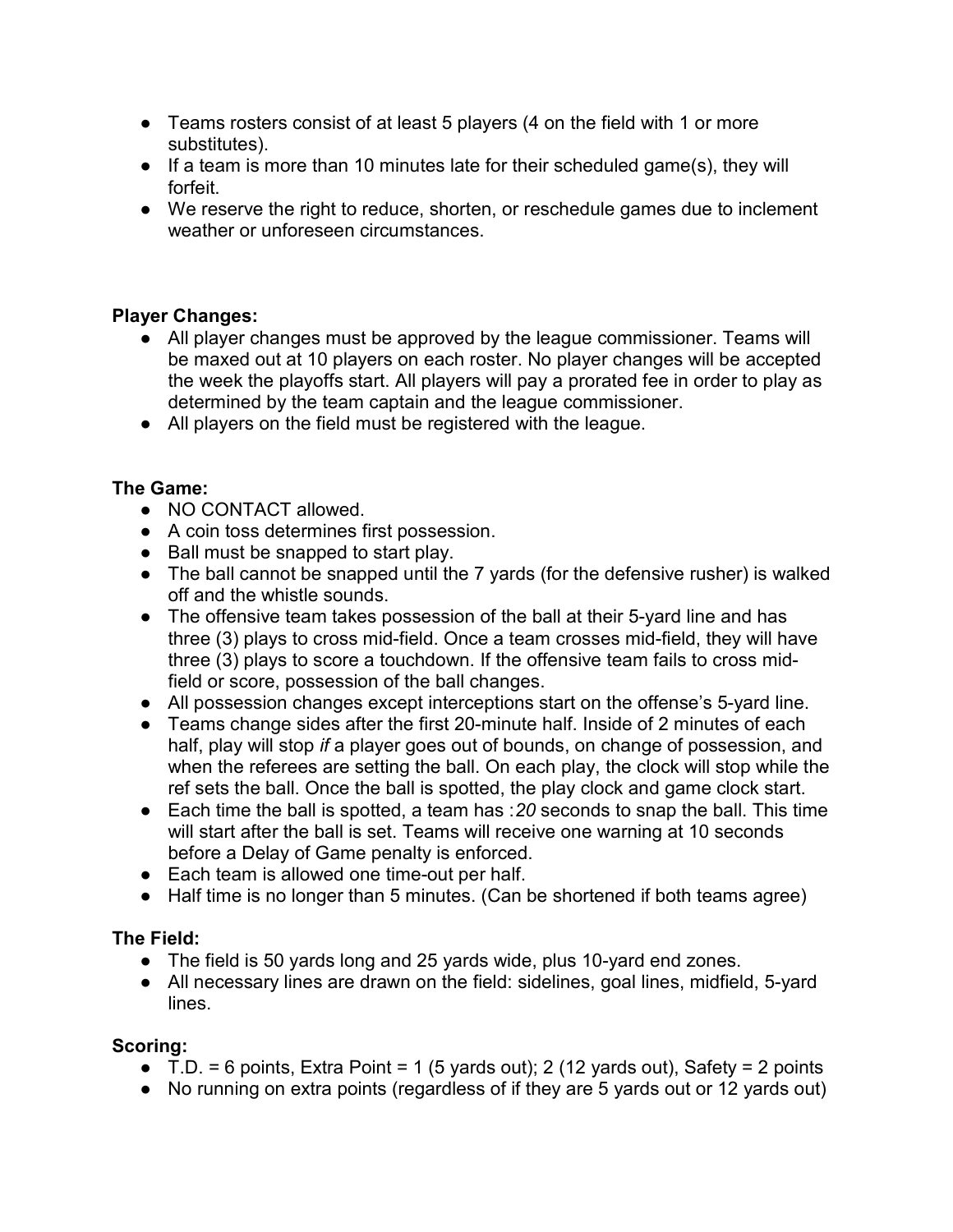● No points are awarded for returning an interception on an extra point.

# Pre-Snap Offense:

- 3 of the 4 offensive players must have their feet set on or behind the line of scrimmage at the time of the snap
- No forward motion is allowed pre-snap
- Only one player can be in (lateral) motion before and at the time of the snap
- The player that receives the snap is designated as the QB. He is not allowed to break the line of scrimmage while carrying the ball unless he has first pitched it to another teammate behind the line of scrimmage
- The snap cannot be made until the whistle sounds signaling the ball is set and 7 yards has been marked off.

# Pre-Snap Defense:

• Any players who are rushing on the play must remain on or behind the 7-yard mark (as designated by a ref pre-play) until the ball is snapped.

# Defense:

- One or more players have the option of rushing the QB on each play, so long as they begin from 7 yards back. There is no requirement for any player to rush the QB at any time.
- The rusher has the right of way to his rushing lane. He cannot be intentionally interfered with or stopped from his route to pursuing the QB.
- Once the ball leaves the QB's hands for any reason, the 7-yard rule is no longer in effect, and all defenders are eligible to pursue any player they wish. The referee will designate 7 yards from the line of scrimmage prior to the snap.
- Players not rushing the QB may defend on or after the snap behind the line of scrimmage. No contact, no bumping, no picks.
- Pulling an offensive player's flags when he does not have the ball will result in a penalty.
- When the ball is in the air, make every effort to play the ball and not the player.

# Running:

- The Quarterback CANNOT run the ball upon receiving the snap.
- Hand-offs, laterals, or pitches behind the line of scrimmage are legal. Offense may use multiple hand-offs.
- The player who takes the hand-off or backward lateral can throw the ball as long as he does not pass the line of scrimmage. The original QB is then an eligible receiver.
- "No Running Zones" are located 5 yards before midfield and 5 yards before the end zone in each offensive direction and 2-point conversions.
- "No Running Zones" are designed to avoid short yardage power running situations.
- Spinning is allowed. Stiff arming will result in a "flag guarding" penalty.
- The ball is spotted where the ball carrier's belt is when the flag is pulled, not where the ball is. The player's hips and flags must break the plane for a 1st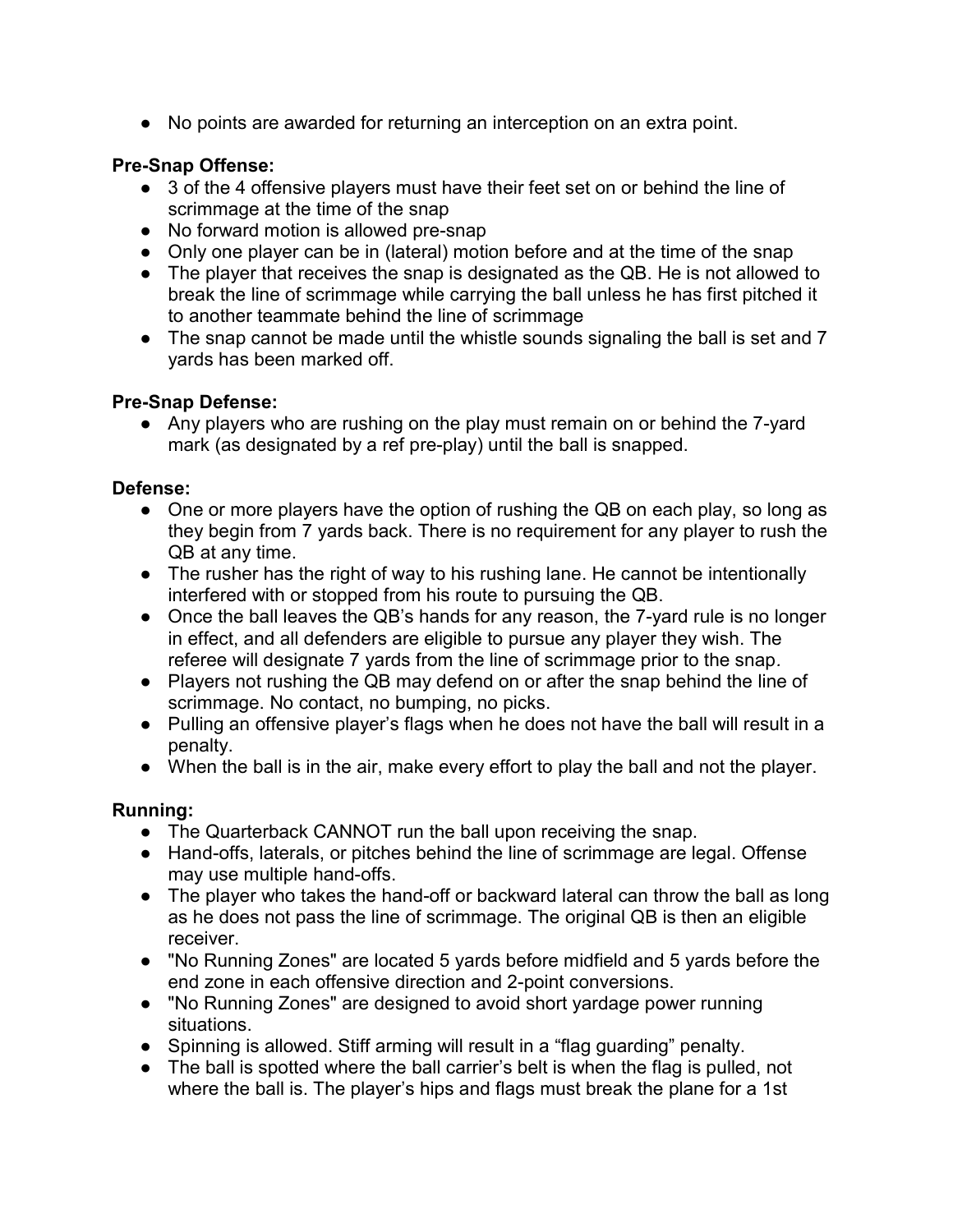down and touchdown. It is not a touchdown if only the ball crosses the plane of the end zone or 1st down.

● For safety reasons, jumping or diving to advance the ball is not allowed.

## Passing:

- Shovel passes and passes behind the line of scrimmage are allowed.
- QB has a 7-second "pass clock". If a pass is not thrown within the 7 seconds, the play is dead, there is a loss of down, and the ball returns to the line of scrimmage. Once the ball is handed off, the 7-second rule is no longer in effect.
- If flag is pulled before the football leaves the QB's hand, the QB is down.
- An interception is a live play except on a PAT.
- Only the QB and the first player to receive the pitch are eligible to pass the ball downfield, assuming they are behind the line of scrimmage at the time of the pass

### Receiving:

- All players are eligible to receive passes (including the QB if the ball has been handed off behind the line of scrimmage).
- Player must have at least one foot in bounds when making a catch.
- Pass may be intentionally tipped in any direction to another teammate.
- Receivers can crisscross, but not stop and pick.
- If a receiver is coming in from out of bounds, he must establish himself with two feet in bounds.

### A Play Is Marked Dead When:

- Offensive player's flag is pulled.
- Ball carrier steps out of bounds.
- Touchdown is scored.
- Ball carrier's knee, backside, elbow, or forearm hits the ground.
- The quarterback takes a snap without all flags, the ball is dead where he receives the snap. However, if any player's flag falls off without being touched after the ball is snapped and that player receives the ball at any point during that play, he MUST be touched with at least one (1) hand in order for him to be down/the play to be dead. Referees and Team Captains should check to ensure that all players are wearing flags prior to snapping the ball.
- The ball touches the ground (on a fumble, or if a player uses the football to avoid falling down).
- The ball is snapped before the whistle sounds signaling 7 yards is marked off (replay down).

### Safety: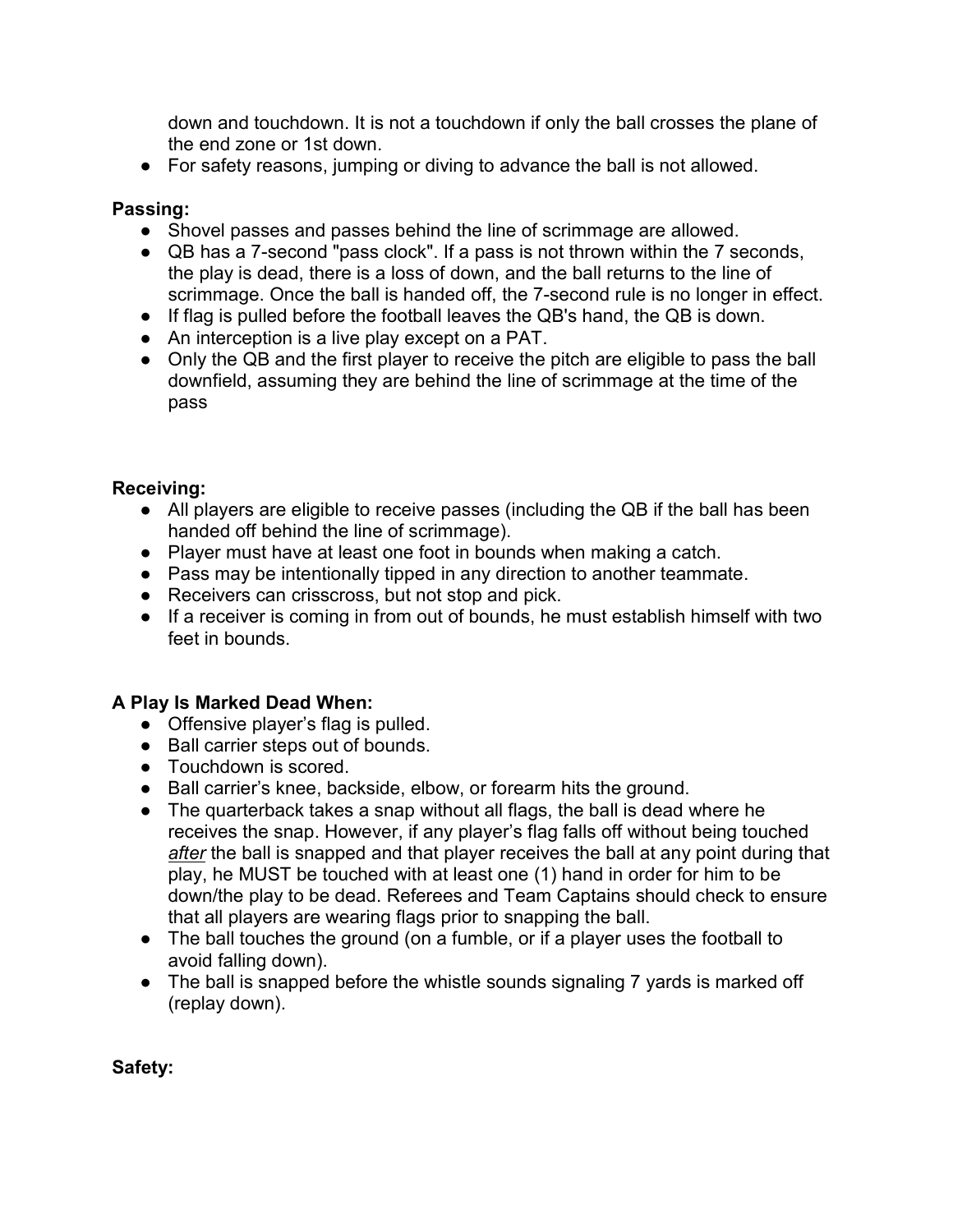● If the ball is fumbled, a player's flag is pulled in the team's own end zone, or if a player steps out of the back of the end zone with possession of the ball, it is ruled a safety, and 2 points are awarded to the other team. The ball is then turned over at the other team's 5-yard line.

# Sportsmanship/Roughing:

- If the referee witnesses any acts of tackling, elbowing, cheap shots, blocking, or any unsportsmanlike act, the game will be stopped, and the player may be ejected from the game. Referees or the League Commissioner may decide to eject players. FOUL PLAY WILL NOT BE TOLERATED.
- Trash talking is illegal. Officials have the right to determine language which is offensive. (Trash talk is that which may be offensive to the official, opposing team, or spectators). Referees can eject players from the game for trash talking.
- All actions, attitudes, and words should honor God and respect each man created in His image.
- Only each team's captain is allowed to respectfully ask for a clarification or an explanation of a penalty/perceived rules violation. No other players should speak to the referee.
- All players are expected to respect the ruling of the referees.
- Breaking of any of the above rules may result in ejection at the discretion of each team of referees or the league commissioner.

# Overtime:

- If the score is tied at the end of 40 minutes, teams move directly into overtime.
- Coin toss determines possession.
- Each team starts at mid-field and will have (3) plays to try and score.
- College Rules The team gaining the most points after each team has had a possession is declared the winner. If both teams score equally or not at all on their possession, then a  $2<sup>nd</sup>$  overtime will ensue and follow the same protocol beginning with another coin toss. This process will continue until a winner has been determined.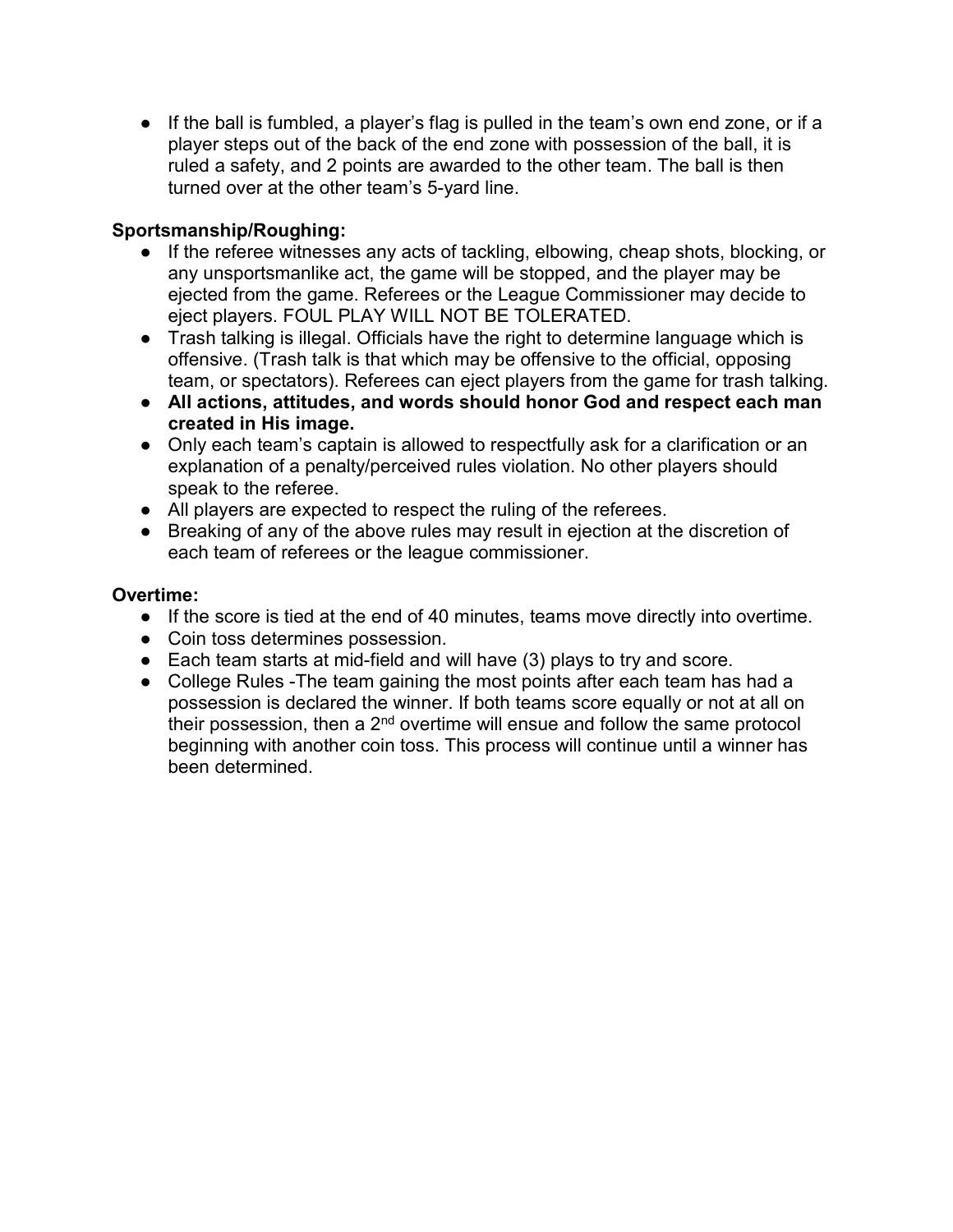## Penalties:

- All penalties will be called by the referees and may be declined.
- Within the final 2 minutes, any accepted penalties will stop the clock.
- Games cannot end on a defensive penalty, unless the offense declines it.
- Only the team captain may ask the referee questions about rule clarification and interpretations. Players cannot question judgment calls. Players breaking this rule can be ejected without warning at the discretion of the team of referees.
- See chart below

| <b>Penalties</b>                                                      | <b>Consequences</b>                                               |
|-----------------------------------------------------------------------|-------------------------------------------------------------------|
| <b>All Play</b>                                                       |                                                                   |
| Unsportsmanlike conduct                                               | Player ejected from the game                                      |
| Defense - All defensive penalties<br>result in an automatic 1st Down. |                                                                   |
| Shielding; blocking; holding; picking                                 | Enforced at the spot of the foul and automatic first down         |
| 5 men on the field during the snap                                    | 5-yard penalty from line of scrimmage and automatic first down    |
| Roughing the passer/Contact with the<br>quarterback's arm             | 5-yard penalty added to the end of the play; automatic first down |
| Defensive Pass Interference                                           | Enforced at the spot of the foul and automatic first down         |
| Illegal Contact (bump and run;<br>holding; blocking)                  | 5-yard penalty from the line of scrimmage; automatic first down   |
| Illegal Flag Pull (pulling flag before<br>receiver has the ball)      | 5-yard penalty from the line of scrimmage; automatic first down   |
| Illegal Rushing (Inside of 7 yards)                                   | 5-yard penalty from the line of scrimmage; automatic first down   |
| Offense- Loss of a down refers to<br>the down currently be played.    |                                                                   |
| 5 men on the field during the snap                                    | 5-yard penalty from line of scrimmage and loss of down            |
| Offensive Pass Interference (pushing<br>off a defender; etc.)         | 5-yard penalty from the line of scrimmage; loss of down           |
| Impeding or Picking (the rusher, or<br>trailing defenders)            | 5-yard penalty from the line of scrimmage; loss of down           |
| Illegal Motion (More than one person<br>or forward motion)            | 5-yard penalty; replay down                                       |
| Hurdling/diving to advance the ball                                   | 5-yard penalty from spot of the foul and loss of down             |
| Flag guarding/Stiff Arming                                            | 5-yard penalty from spot of the foul and loss of down             |